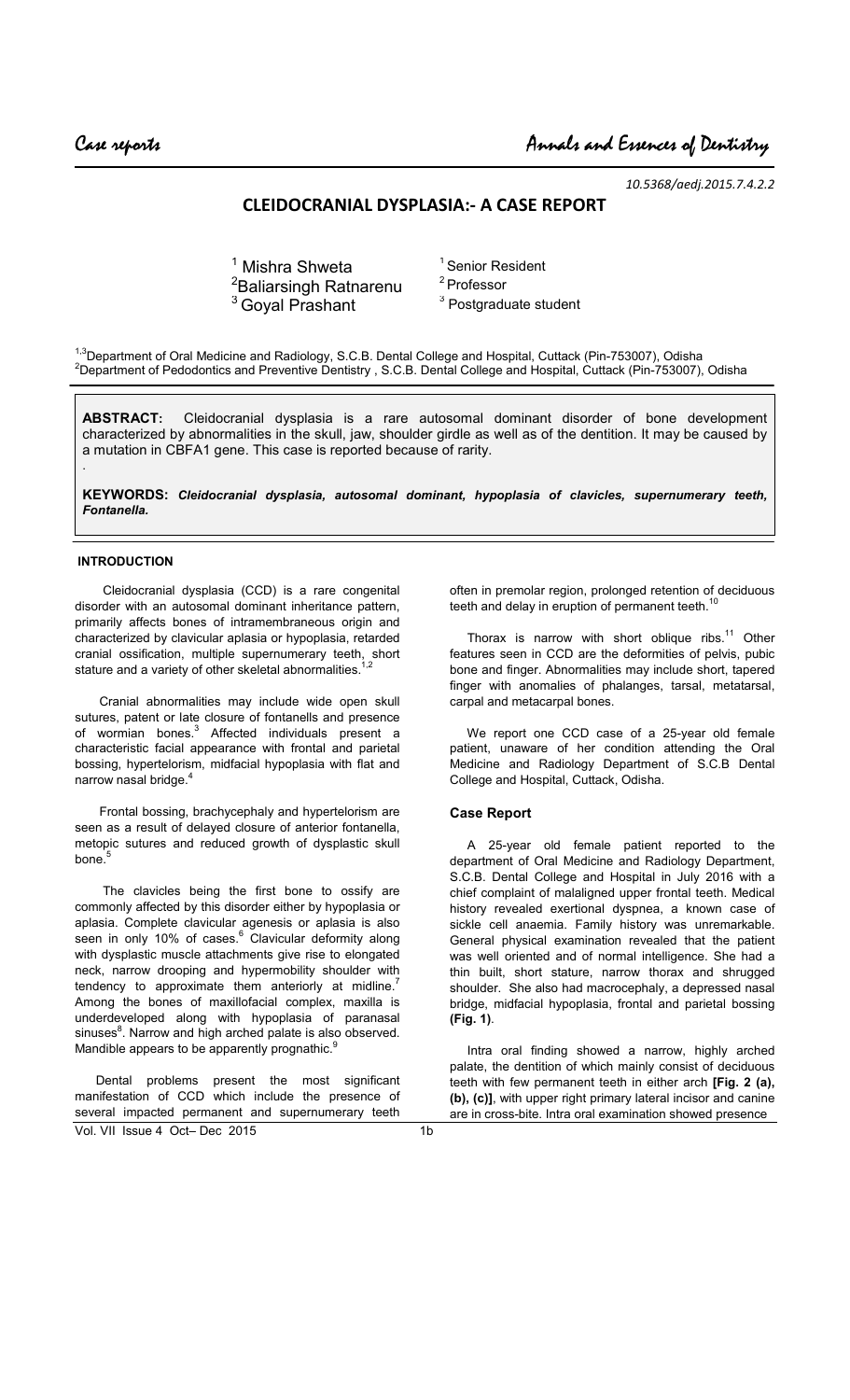

**Fig. 1: Frontal bossing and widely spaced eyes with mid facial hypoplasia** 



**Fig. 2: Intra oral view of patient (a) Occlusal view; (b) Maxillary arch; (c) Mandibular arch** 





**Fig. 3: (a) Bowing of long bones; (b) Bowing of digits**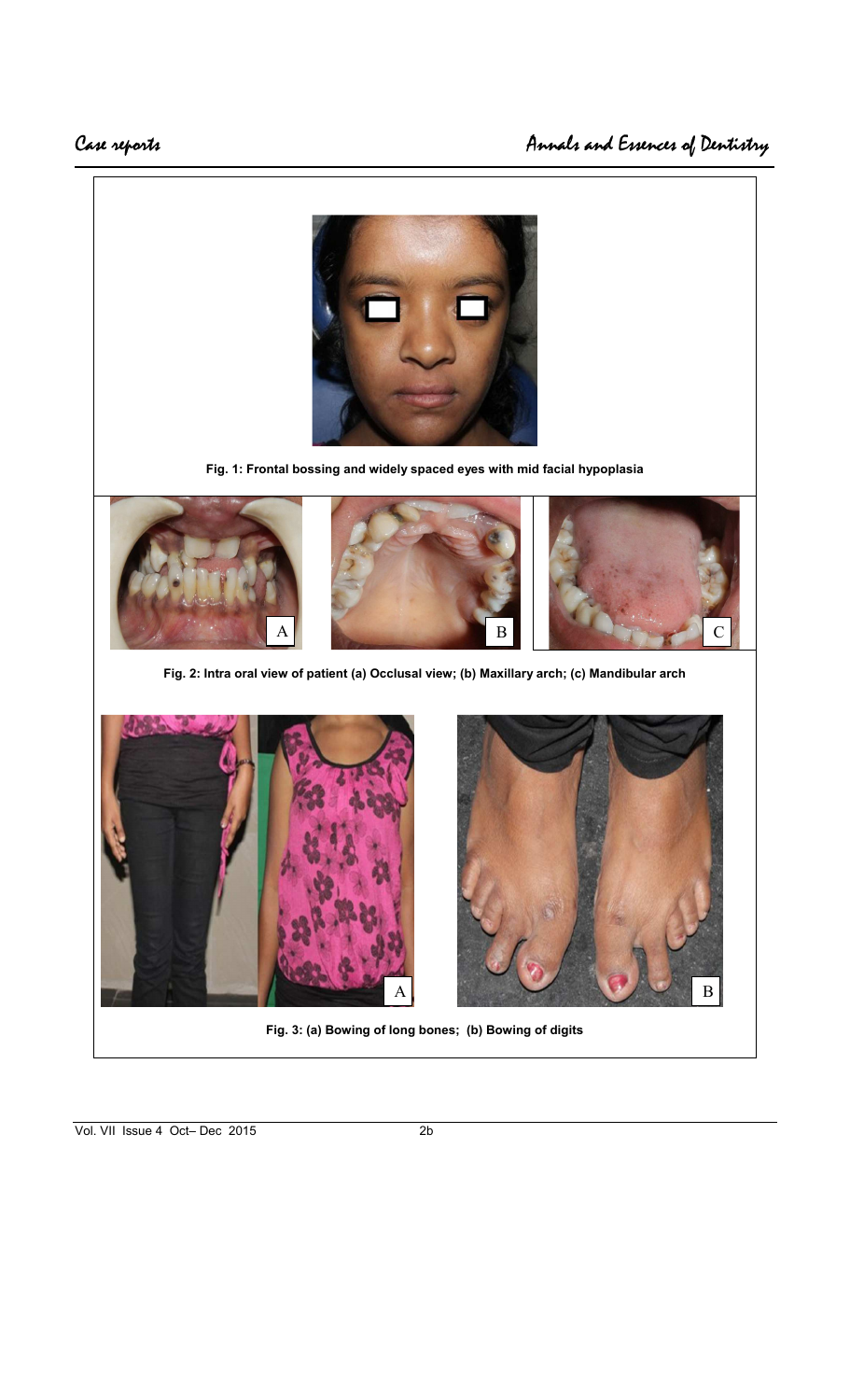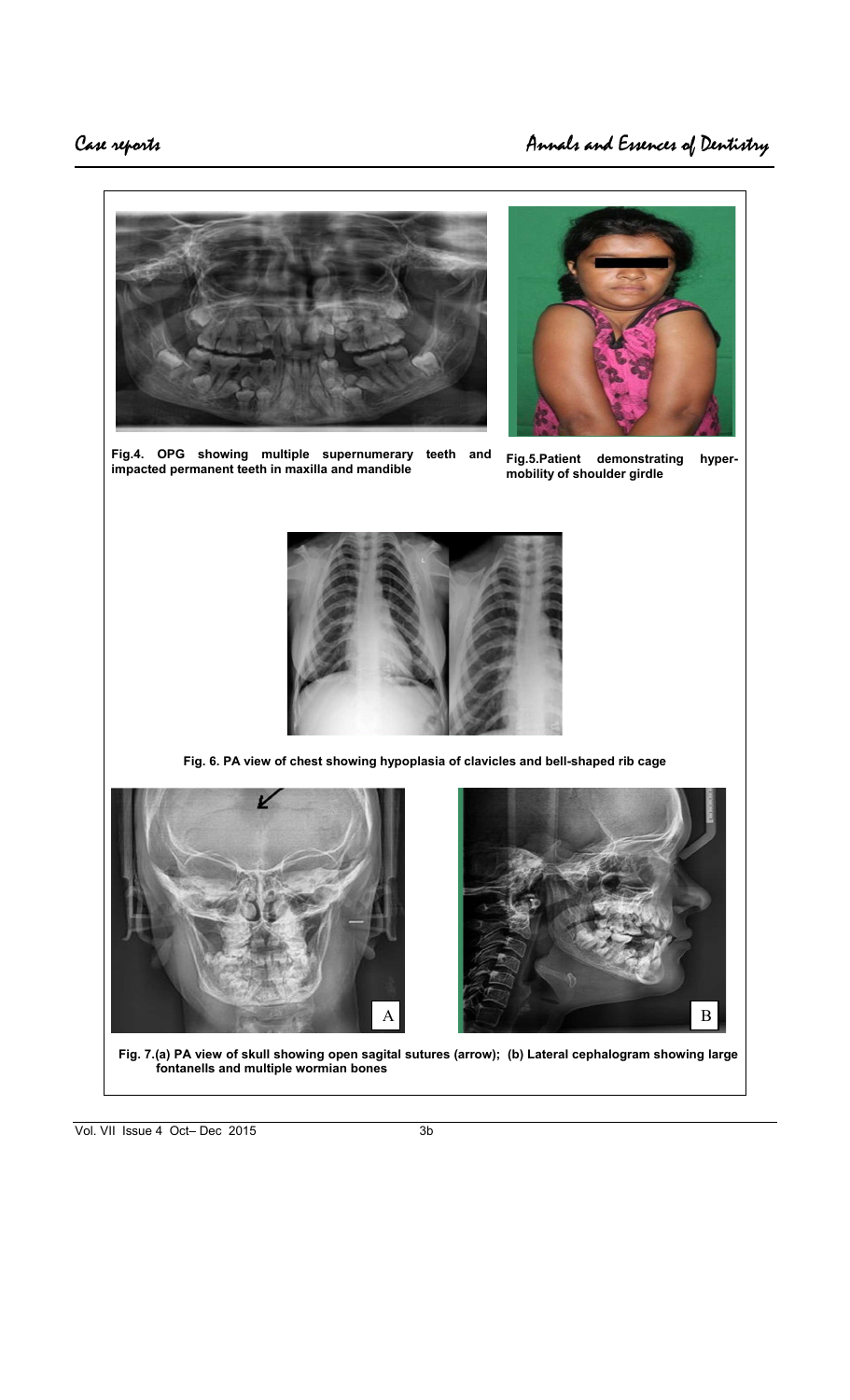of 52, 53, 55, 62, 63, 64, 65, 73, 83, 84 and 85. 12, 13, 15, 22, 23, 24, 25, 33, 34, 35, 43, 44, 45 were missing, but the oral hygiene was good. The long bones and the digits showed bowing**[Fig. 3(a), (b)]**. Panoramic radiographs showed multiple supernumerary and impacted permanent teeth **(Fig. 4).** The patient was asked to approximate her shoulders at midline of chest to check for incomplete clavicle formation which demonstrated more than normal mobility of shoulder girdle **(Fig. 5).** On the basis of clinical, radiographic examination and history, a provisional diagnosis of CCD was made. Differential diagnosis of congenital pseudoarthrosis of clavicle, pyknodysostosis, Mandibuloacral dysplasia, Yunis Varon syndrome were considered.

 Chest radiograph (PA view), Lateral cephalogram, radiograph of pelvic bones, hand and feet were taken. Chest radiograph (PA view) confirmed clavicular hypoplasia and bell-shaped rib cage. (Fig. 6) Beside this skull radiograph (PA view and Lateral cephalogram) demonstrated open skull sutures and delayed closure of fontanella[Fig. 7 (a), (b)]. It also showed poorly formed paranasal sinuses and zygomatic complex. Gonial angles on both sides of mandible were missing and maxillary sinuses were underdeveloped.

A diagnosis of CCD was confirmed. Patient was referred to the Department of Orthodontics for treatment of her chief complaint.

### **Discussion**

 Cleidocranial dysplasia (CCD) is also known as Marie and Sainton disease, Mutational dysostosis and Cleidocranial dysostosis.<sup>5</sup> The first case of Clavicular aplasia was reported by Martin in 1765. $^{13}$  In 1898 Pierre Marie and Paul Sainton coined the term Cleidocranial dysostosis.5,6,14 CCD was originally thought to involve only bones of intramembraneous origin mainly skull and clavicle. At present this congenital disorder is known to be a generalized disorder of bone practically involving entire skeleton, so renamed in 1978 as Cleidocranial dysplasia. The prevalence has been estimated as one per million live births, with no predilection to gender or races.<sup>1</sup>

 The condition is usually caused by a mutation of the Core Binding Factor Alpha 1 (CBFA1), located at chromosome  $6p21.<sup>17</sup>$  CBFA1 is also known as RUNX2 (Runt related transcription factor  $2)^{18}$  The CBFA1 (RUNX2) gene controls normal development and growth of human skeleton through progression of intramembraneous and endochondral ossification and may be related to delayed ossification of skull, teeth, pelvis and clavicle.<sup>12,18</sup> RUNX2 is also necessary for odontoblast differentiation and regulates expression of many genes related to development of teeth and bone.<sup>19,20</sup>

 There is a notably phenotypic variation of CCD even within one and the same family. However 20%-40% of the CCD presents sporadic mutations. $2,4$  Individual with this

disorder presents with some or all of very characteristic feature, as in this case.

 The Triad of, partial or total absence of clavicles, open sagital suture and fontanells, presence of multiple supernumerary teeth, is considered as pathognomonic for diagnosis of  $CCD$ <sup>21,22</sup> However in the absence of the triad, it is necessary to consider the possibility of other disorder in differential diagnosis.

 Congenital Pseudoarthrosis of clavicle is probably the most common condition to be considered when there is bilateral clavicular involvement in CCD. It is characterized by the absence of one of the two clavicles (usually the right clavicle). No other bone involvement is seen.<sup>14,23</sup> Pyknodyostosis shares many common features with CCD. However absence of supernumerary teeth and increased bone density on X-ray allow for differentiation from CCD.19,21,22 Mandibuloacral dysplasia (MAD) a progressive disorder can be differentiated from CCD by progressive stiffening of joints and radiographs reveal acro osteodysplasia of fingers and toes with delayed ossification of carpal bones. MAD is also a recessive autosomal disorder associated with mutation in genes LMNA or ZMPSTE24.<sup>3,6</sup> Yunis Varon syndrome in many ways resemble severe CCD, but can be differentiated by absence of distal phalanx of great toe, poorly delinated lips along with less pronounced dental findings.

 The other differential diagnosis may be osteogenesis imperfecta (frequent fractures), congenital hypothyroidism (disturbed thyroid metabolism), Gardner Syndrome, Hallerman Streiff Syndrome (narrow face, hypotrichosis, micropthalmia), Orofaciodigital Syndrome Type-I, Crane-Heise Syndrome, CDAGS Syndrome and hypophosphatasia, Parietal foramina with Cleidocranial dysplasia and chromosomal abnormalities.<sup>25</sup> These conditions may share some characteristics with CCD, however all these are autosomal recessive disorder and have other specific features. Some of these conditions may result from mutation in genes that affect the action of RUNX2 on its downstream target.<sup>7,25</sup> The clinical findings of CCD, although present at birth, could be easily missed because of their extremely low frequency, rare manifestation of the typical extraoral symptoms in early childhood and clinical variety of disorder.

 General physical appearance of patient in sickle cell anaemia and CCD usually overlaps each other and as far as the problems associated in sickle cell anaemia and burden of care involved in it may be one of the many reasons for overlooking manifestation of CCD which causes delay in seeking medical assistance as in this case. Dental anomalies are the main reason for affected individuals seeking medical attention as was true in the present case.

 The dental characteristics in CCD are essentially the retention of deciduous dentition, the presence of many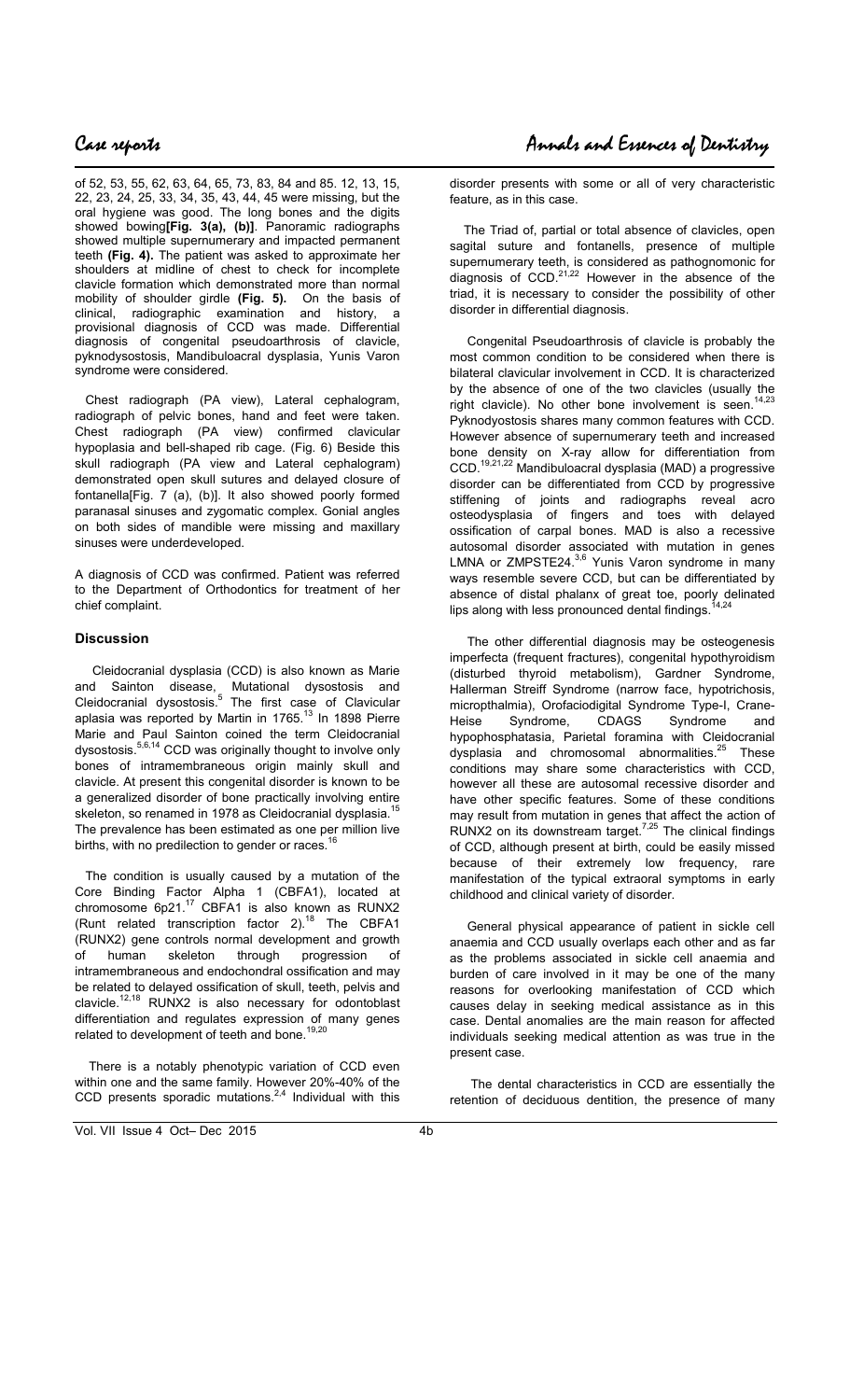supernumerary teeth and non eruption of permanent teeth. It is suggested that failure in eruption can be related to absence or inadequate cellular cementum in the permanent teeth roots.<sup>10,26</sup> Lack of resorption of deciduous teeth and sub-adjacent bone and also presence of physical barrier, represented by impacted supernumerary teeth or by a fibrous connective tissue interposed between dental follicles and the mucosa are other possible causative factors.<sup>20,27</sup> Formation of supernumerary teeth occurs as a result of activation of remnants of dental lamina left unresorbed during odontogenesis.<sup>1,10,28</sup>

 The purpose of dental management is to achieve an aesthetic facial appearance and functional occlusion by early adulthood, which requires a multi disciplinary approach.<sup>2,12,19</sup> The therapeutic dental approach includes a staged process of treatment over a number of years, removal of supernumerary teeth, exposure of impacted or unerupted teeth by forced orthodontic eruption, orthodontic alignment of the occlusion, prosthetic replacement of missing teeth, aesthetic dentistry for misshaped teeth and other orthognathic surgery for skeletal discrepancies of the jaw when skeletal growth has been completed.<sup>4,10,20</sup>

 Other aspects of management of CCD may include wearing of helmets to protect the head from blunt trauma (if cranial vault defect is significant) for high risk activities.<sup>28</sup> If bone density is below normal, treatment with calcium and vitamin-D supplement is considered. Preventive treatment for osteoporosis is often initiated at a young age.<sup>3</sup> This disorder although benign has complications associated with it. These include dental caries and delayed eruption of permanent teeth, which may lead to osteomyelitis of mandible or maxilla, hearing loss, respiratory distress in early infancy due to a narrowed thorax, crowding of brain stem and upper cervical cord due to platybasia and basilar invagination.

#### **CONCLUSION**

 Planning treatment for a patient with CCD is complicated by a host of factors, expected duration of treatment, age of the patient, patient's attitude towards treatment, staged multiple invasive procedure are important considerations for establishing an appropriate treatment plan. Early diagnosis of such condition is extremely important to minimize oral cavity alterations with a view on a functional adaptation and better quality of life.

#### **Financial support and sponsorship:-** Nil

**Conflicts of interest:-** There are no conflicts of interest

#### **CONSENT**

This is to be declared that a written informed consent was obtained from the patient for publication of this case report and accompanying images. **References** 

# Case reports Annals and Essences of Dentistry

- 1. Farronato G, Maspero C, Farronato D, Gloventu S. Orthodontic treatment in a patient with cleidocranial dystosis: case report. *Angle Orthod.* 2009;79:178-185
- 2. Chopra R, Marwaha M, Chaudhuri P, Bansal K, Chopra S. Hypodontia and delayed dentition as the primary manifestation of cleidocranial dysplasia presenting with diagnostic dilemma: case report. Case Reports in Dentistry. 2012; 4 pages
- 3. Patil PP, Barpande SR, Bhavthankar JD, Humbe JG. Cleidocranial dysplasia: A clinico-radiographic spectrum with different diagnosis. *J Orthop*. case reports 2015;5(2):21-24
- 4. Petropoulos VC, Balshi TJ, Wolfinger GJ, Balshi SF. Treatment of a patient with Cleidocranial dysplasia using a single-stage implant protocol. *J Prosthodont* 2011;20:S26-S31
- 5. Sakhi P, Yadav P, Susmitha R, Chawla A, Yadav CJ, Gupta J. Clinical spectrum of Cleidocranial dysplasia: a case report. *National J Commu Med* 2010;1(2):162- 165
- 6. Verma P, Verma KG, Gupta SD. Cleidocranial dysplasia: a dilemma in diagnosis. *Arch Orofac Sci*  2010;5(2):61-64
- 7. Topanci IR, Colak H, Koseoglu S. Cleidocranial dysplasia: Etiology, clinicoradiological presentation and management. *J Clin Exp Invest* 2012;3(1):133- 136
- 8. Rizvi S, Raihan H, Rizvi T. Cleidocranial dysplasia-a case report. *Biomed Res* 2006;17(2):129-132
- 9. McNamara CM, O'Riordan BC, Blake M, Sandy JR. Cleidocranial dysplasia: radiological appearances on dental panoramic radiography. *Dentomaxillofac Radiol* 1999;28:89-97
- 10. Daskalogiannakis J, Piedade L, Sandor GK, Lindholm TC, Carmichael RP. Cleidocranial dysplasia: 2 generations of management. *J Can Dent Assoc*  2006;72(4): 337-342
- 11. Gulati S, Kabra M. Cleidocranial dysplasia. *J Postgrad Med* 2001;47(3):204-206
- 12. Kolokitha OE, Ioannidou I. A 13-year –old Caucasian boy with Cleidocranial dysplasia: a case report. *BMC Research Notes* 2013;6:6 pages
- 13. Almenrader N, Passariello M, Cascone P. Anaesthesia for a child with Cleidocranial dysplasia. *Ped Anesthesia and Critical Care Journal*  2013;1(1):29-30
- 14. Mundols S. Cleidocranial dysplasia: Clinical and molecular genetics. *J Med Genet* 1999;36:177-182
- 15. Feldman VB. Cleidocranial dysplasia: a case report. *J Can Chiropr Assoc* 2002;46(3):185-191
- 16. Lee C, Jung H, Baek J, Leem DH, Ko SO. Manifestation and treatment in a Cleidocranial dysplasia patient with a RUNX2 (T420I) mutation. *Maxillofacial Plastic and Reconstructive Surgery*  2015;37:41-46
- 17. Wang S, Zhang S, Wang Y, Chen Y, Zhou L. Cleidocranial dysplasia syndrome: clinical characteristics and mutation study of a Chinese family. *Int J Clin Exp Med* 2013;6(10):900-907